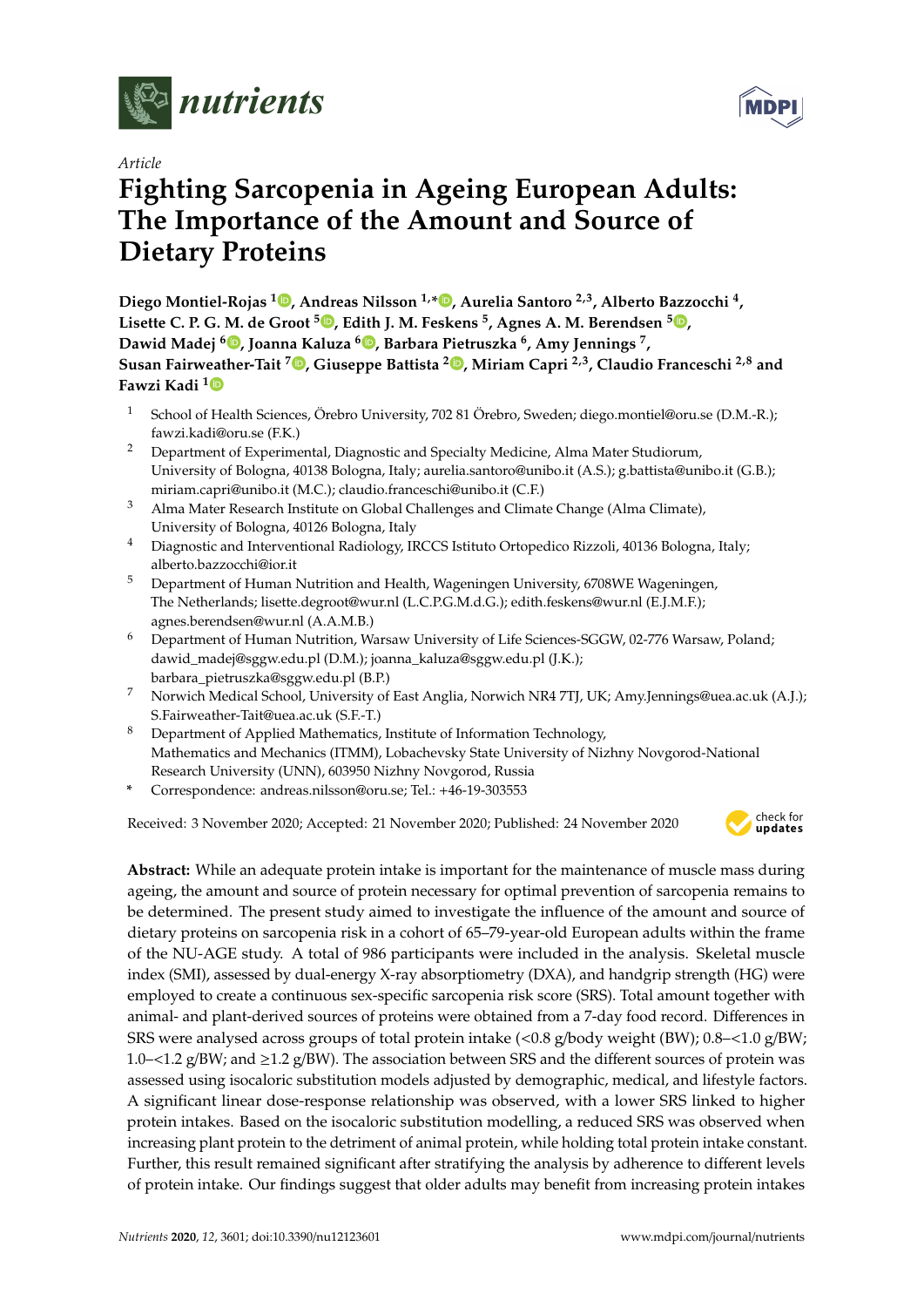above current recommendations. Besides total amount, protein source should be considered when promoting health dietary habits in older adults for the prevention of sarcopenia.

**Keywords:** elderly; plant protein; animal protein; muscle mass; macronutrients; isocaloric substitution; muscle strength; physical activity; metabolic syndrome

#### **1. Introduction**

The decline in muscle mass, strength, and related functional abilities accompanying the ageing process have received considerable attention due to its association with an array of negative health-related outcomes, such as falls, disability, loss of independence, and mortality [\[1\]](#page-7-0). In this respect, sarcopenia is defined as a progressive skeletal muscle disorder operationalised by low levels of muscle strength and muscle quantity, and with physical performance as an indicator of severity [\[2\]](#page-7-1). The progression of sarcopenia appears to be related to a complex interweaving of biological and environmental determinants as people age. Among others, lifestyle behaviours including physical activity and healthy dietary habits are considered key factors in counteracting age-related increases in sarcopenia risk [\[3–](#page-7-2)[5\]](#page-7-3). In particular, adequate protein intake is recognised as a core dietary element for healthy ageing, where a large body of research highlights its links to muscle mass and function [\[6–](#page-7-4)[15\]](#page-7-5).

While the optimal amount of protein for maintenance of muscle health remains elusive, dietary allowances between 0.8 and 1.2 g/BW have been recommended for older adults [\[15–](#page-7-5)[23\]](#page-8-0). Importantly, the shape of the dose-response relationship between total protein intake and indices of sarcopenia risk (i.e., muscle mass, strength) is yet to be determined and would increase our knowledge whether a potential ceiling effect exists above which no further beneficial impacts on sarcopenia risk are obtained.

Besides total protein intake, it has been shown that animal-based proteins induce a higher stimulation of muscle protein synthesis [\[24](#page-8-1)[,25\]](#page-8-2), and higher physical function [\[10](#page-7-6)[,26\]](#page-8-3) compared to plant-based proteins in older people. Paradoxically, evidence also suggest a positive link between plant-based protein and muscle mass, strength, and functional performance [\[14,](#page-7-7)[27–](#page-8-4)[31\]](#page-8-5). Currently, how different sources of protein may provide the best benefit in sarcopenia prevention remains unclear and warrants further investigations in order to refine guidelines on healthy eating behaviours in general, and protein sources in particular, for promoting muscle health during aging. For this purpose, other factors of importance for preservation of muscle health, such as physical activity habits and metabolic health status need to be considered when depicting the role of proteins, both in term of total intake and food source.

Taken together, as both quantity and quality of protein intake may have separated potential benefits on muscle health, it could be hypothesised that benefits linked to protein source may be accentuated by a given level of total protein intake. Therefore, integrating both quantitative and qualitative aspects when exploring links between proteins and muscle health would hold important clinical implications related to sarcopenia prevention in aging populations.

Therefore, the present study aimed to investigate whether different food sources of dietary proteins influence on sarcopenia risk across different levels of total protein intake in a cohort of older European adults.

# **2. Materials and Methods**

#### *2.1. Participants*

A total of 986 older men and women aged 65–79 years from four different countries (Italy, Poland, The Netherlands, and The United Kingdom) were recruited within the frame of the NU-AGE project [\(Clinicaltrials.gov,](Clinicaltrials.gov) NCT01754012). A detailed description of the study design has been previously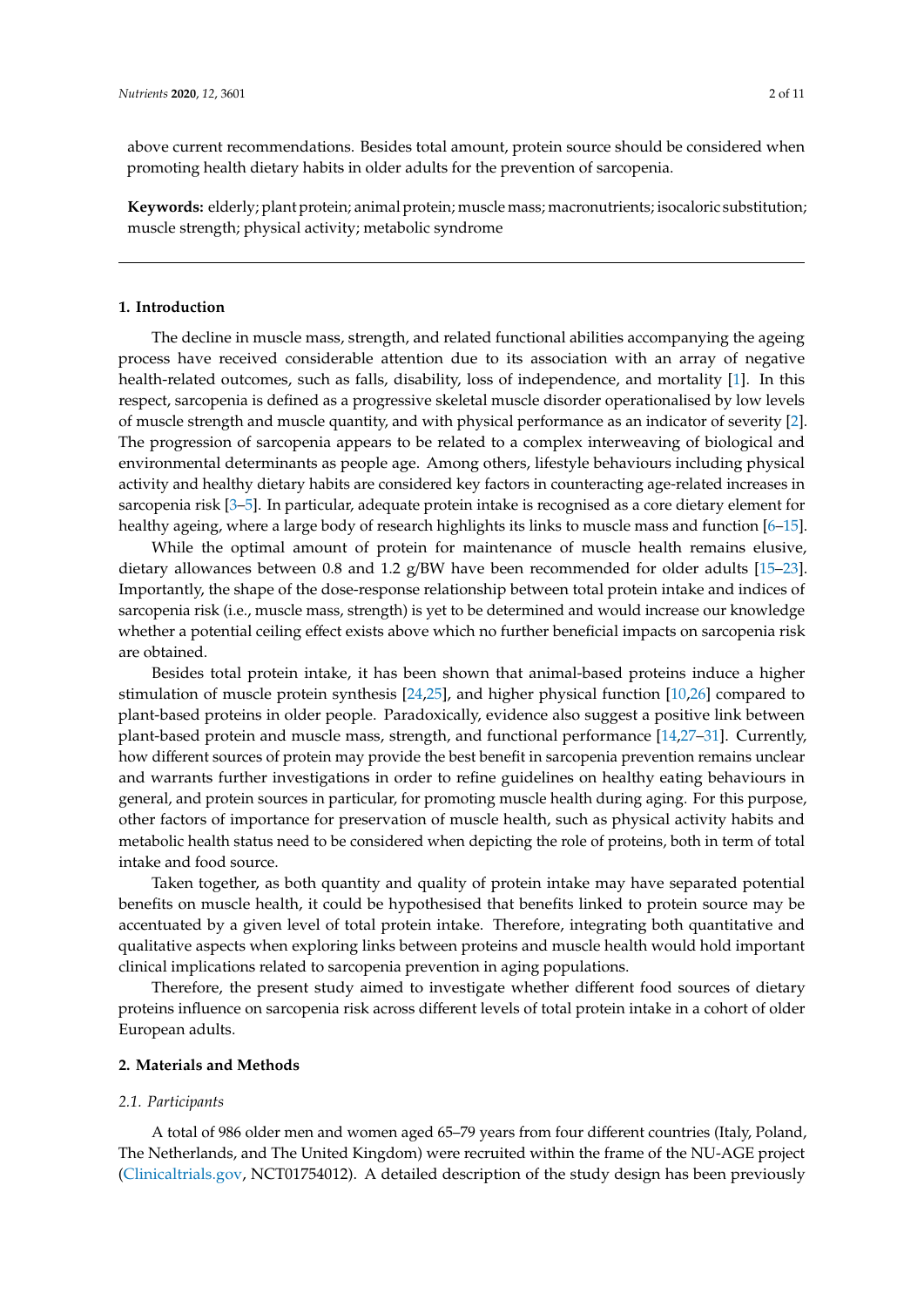defined [\[32,](#page-8-6)[33\]](#page-8-7). Written informed consent was obtained from each participant before starting and the whole study conducted in accordance with the Declaration of Helsinki. Local ethical approval was provided by independent committees in each recruiting centre.

# *2.2. Dietary Intake*

Dietary intake was monitored by 1-week food record as previously described [\[32,](#page-8-6)[34\]](#page-8-8). Briefly, participants followed a training in advance and received written instructions about how to complete a pre-formatted template which included 8 meal occasions during each day. Nutritional information were obtained by software exploiting local food references [\[32,](#page-8-6)[34,](#page-8-8)[35\]](#page-9-0) (INRAN and IEO in Italy, WISP in the UK, NEVO 2011 in The Netherlands and NFNI in Poland). Total animal- and plant-based protein intakes were normalised to body weight (g/BW). Based on established protein intake recommendations [\[21](#page-8-9)[,36\]](#page-9-1), four groups were created according to the following intakes: <0.8 g/BW; 0.8– $\lt 1.0$  g/BW; 1.0– $\lt 1.2$  g/BW; and  $\ge 1.2$  g/BW.

# *2.3. Anthropometry and Body Composition*

Height (cm) and body weight (kg) were obtained using a calibrated stadiometer and scale to the nearest 0.1 cm and kg, respectively. A whole-body dual-energy X-ray absorptiometry (DXA) scan was performed to determine total and regional body composition, including appendicular lean mass (kg). All the scanners were daily calibrated against a standard calibration block and DXA performed by trained technicians according to manufacturer instructions.

# *2.4. Sarcopenia Risk Score*

SMI was calculated based on appendicular lean mass as described elsewhere [\[37](#page-9-2)[–39\]](#page-9-3). Handgrip strength was assessed with a Jamar handheld dynamometer (Patterson Medical, Warrenville, IL, USA) and normalised by body weight. The continuous clustered sarcopenia risk score (SRS) consisted in a sex-specific composite z-score, including skeletal muscle mass index (SMI) and handgrip strength, as previously described [\[40\]](#page-9-4). These variables are representative of muscle quantity and strength according to the most recent operational definition of sarcopenia by the European Work Group on Sarcopenia in Older People [\[2\]](#page-7-1).

# *2.5. Adherence to Physical Activity Guidelines*

Time spent in moderate-to-vigorous physical activity (MVPA) was monitored during a 7-day period using a waist-mounted Actigraph accelerometer (GT3x activity monitor, Actigraph, Pensacola, FL, USA) as previously described [\[41\]](#page-9-5). Participants spending 150 or more minutes per week in MVPA, based on the standardised cut-point of  $\geq$  2020 count per minutes [\[42\]](#page-9-6), were classified as adhering to guidelines about health-enhancing physical activity (PA) [\[43\]](#page-9-7).

### *2.6. Assessment of Metabolic Risk*

Participants were categorised as having high or low metabolic risk according to the International Diabetes Federation (IDF) definition of metabolic syndrome (MetS) [\[44\]](#page-9-8), as described elsewhere [\[45\]](#page-9-9). Standing waist circumference (WC), midway between the lowest rib and the iliac crest, was measured to the nearest 0.1 cm. Automated electronic blood pressure monitors were employed to assess systolic and diastolic blood pressures [\[39\]](#page-9-3). Blood glucose, high-density lipoprotein (HDL), and triglycerides levels were measured using standard methodologies.

### *2.7. Statistical Analysis*

Data are presented as arithmetic means and standard deviations, unless indicated. Differences between groups of protein intake were determined by either one-way ANOVA with Sidak correction or chi-squared test with Bonferroni correction. Prior to analysis of links between protein intake and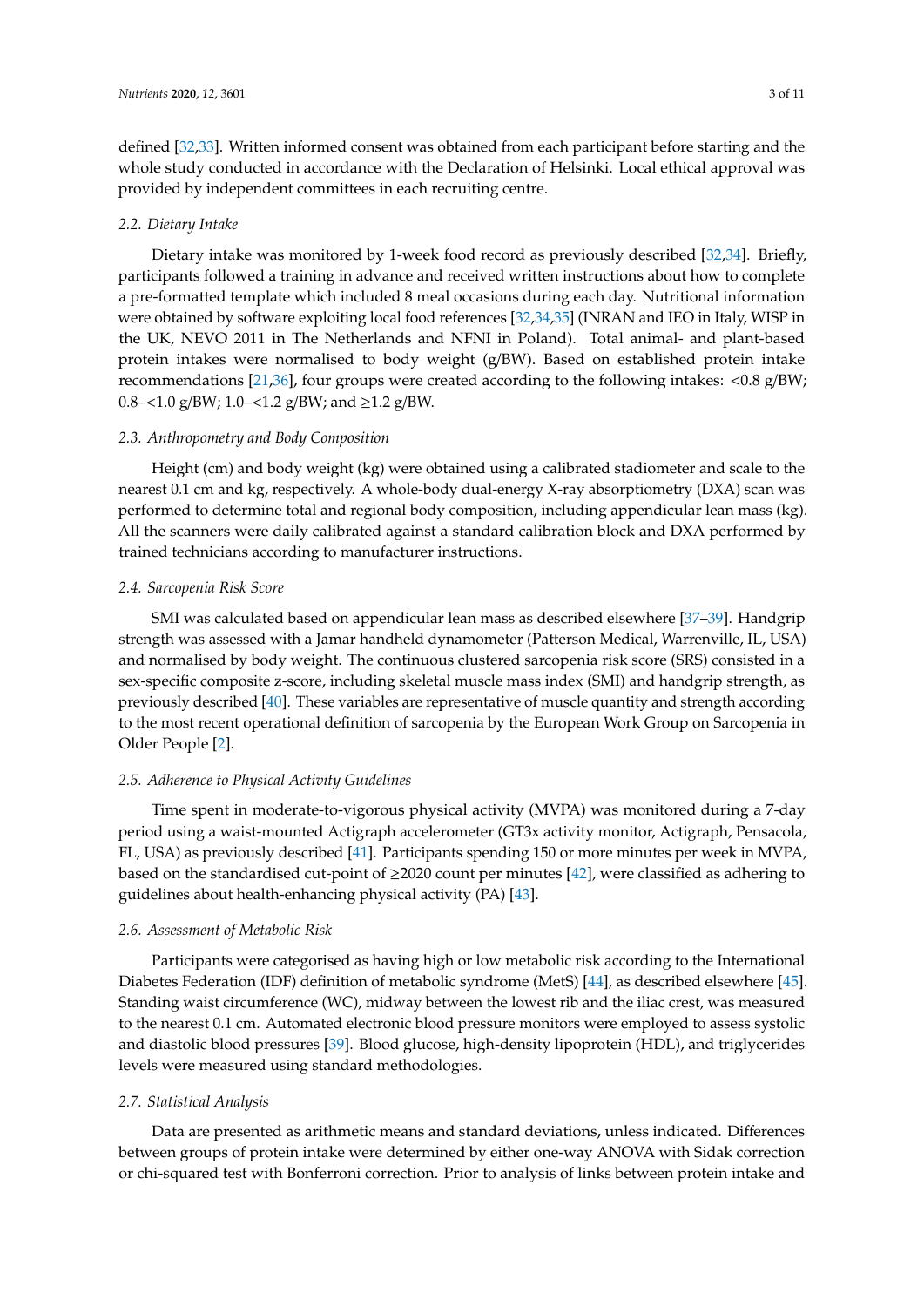SRS, no interactions with either PA or MetS were observed, therefore, final analyses were based on the whole sample. Additionally, regression analysis was employed to assess the effect on SRS by isocaloric substitution of animal-based protein with plant-based protein [\[40](#page-9-4)[,46\]](#page-9-10). Estimates are interpreted as changes in SRS with 0.1 g/BW increase of plant protein to the detriment of animal protein, while keeping total protein intake constant. The regression model included total protein intake, plant protein intake, and total energy intake and was adjusted. All models were adjusted for age, recruiting centre, adherence to PA guidelines, prevalence of MetS, medication, smoking habits, total energy intake, and fibre intake. All analyses were performed both on the whole population and after stratification by groups of protein intake. Assumptions behind parametric analyses, including normality, linearity, homogeneity of variance, and multicollinearity were checked. Small-to-moderate effect sizes on SRS were detectable with a power of >80% given our sample size and alpha set to 0.05. The analyses were conducted using SPSS version 27.

# **3. Results**

A total of 417 men (aged 71.1  $\pm$  4.1 years) and 569 women (aged 71.0  $\pm$  3.9 years) were included in the final analysis. SMI and handgrip were  $30.1 \pm 3.2\%$  and  $0.49 \pm 0.09$  kg/BW for men, and  $24.4 \pm 2.8\%$ and  $0.37 \pm 0.09$  kg/BW for women, respectively. Basic characteristics presented across protein intake groups are shown in Table [1.](#page-3-0) Gender distribution (58% female) was equal across groups of protein intake. Notably, those belonging to the highest protein intake group ( $\geq$ 1.2 g/BW) had lower prevalence of MetS and medication use, as well as higher adherence to PA guidelines compared to those with protein intakes below 1.0 g/BW (Table [1\)](#page-3-0).

<span id="page-3-0"></span>

|                              | Protein Intake <sup>a</sup> |                  |                     |                             |
|------------------------------|-----------------------------|------------------|---------------------|-----------------------------|
|                              | < 0.8                       | $0.8 - 1.0$      | $1.0 - 1.2$         | >1.2                        |
| п                            | 205                         | 296              | 279                 | 206                         |
| <b>Basic Characteristics</b> |                             |                  |                     |                             |
| Age, y                       | $71.7 \pm 4.0$              | $71.1 \pm 4.1$   | $70.9 \pm 3.8$      | $70.4 \pm 3.9$ *            |
| Weight, kg                   | $83.3 \pm 13.8$             | $75.6 \pm 11.9*$ | $70.9 \pm 11.7$ * # | $66.9 \pm 11.1$ * $^{\#}$ + |
| Height, cm                   | $166.7 \pm 9.4$             | $165.9 \pm 8.8$  | $164.5 \pm 9.5$     | $165 \pm 9.2$               |
| Smoking, % never             | 46.1                        | 45.9             | 55.6                | $58.3*$                     |
| Medication, % yes            | 85.3                        | 82.2             | $70.6*$             | $71.8**$                    |
| PA. guidelines, % yes        | 44.1                        | 51.0             | 55.2                | $67 * #$                    |
| MetS, % yes                  | 63.7                        | $45.6*$          | $32.3$ * $#$        | $272 *$ #                   |

**Table 1.** General characteristics of the study population by groups of protein intake.

Continuous data are expressed as mean  $\pm$  SD or are otherwise indicated. <sup>a</sup> g/BW. BW: Body weight; PA: Physical activity; and MetS: Metabolic syndrome. \* *p* < 0.05 vs. <0.8 g/BW protein intake; # *p* < 0.05 vs. 0.8–<1.0 g/BW protein intake; and  $+p < 0.05$  vs.  $1.0 - < 1.2$  g/BW protein intake.

Total energy intake and macronutrient distribution (E%) across protein intake groups are shown in Table [2.](#page-4-0) Importantly, an average of 63% of the total protein intake was derived from animal sources, with no significant differences between protein intake groups.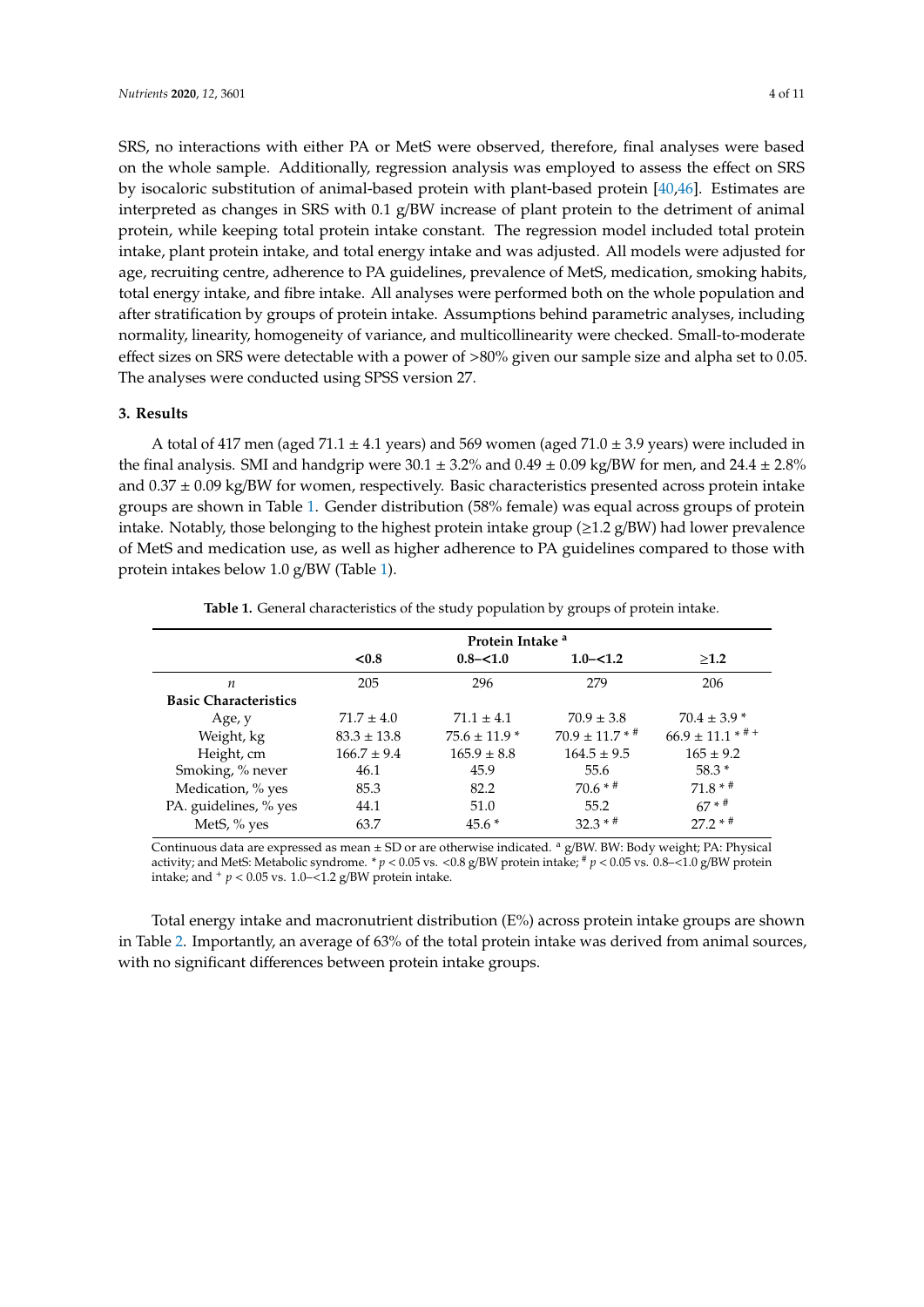<span id="page-4-0"></span>

| <b>TWEE</b> THREFORMETER and chergy make of the staay population by protein make groups. |                             |                 |                         |                                 |  |  |
|------------------------------------------------------------------------------------------|-----------------------------|-----------------|-------------------------|---------------------------------|--|--|
|                                                                                          | Protein Intake <sup>a</sup> |                 |                         |                                 |  |  |
|                                                                                          | < 0.8                       | $0.8 - 1.0$     | $1.0 - 1.2$             | >1.2                            |  |  |
| п                                                                                        | 205                         | 296             | 279                     | 206                             |  |  |
| Total energy intake, Kcal                                                                | $1510 \pm 327$              | $1718 \pm 310*$ | $1878 \pm 373$ * $^{*}$ | $2143 \pm 440$ * <sup># +</sup> |  |  |
| Carbohydrates, E%                                                                        | $49.5 \pm 7.1$              | $49.3 \pm 6.6$  | $48.5 \pm 6.2$          | $47.9 \pm 7.4$                  |  |  |
| Fat, $E%$                                                                                | $31.1 \pm 5.2$              | $30.9 \pm 5.4$  | $31.2 \pm 5.3$          | $31.4 \pm 6.0$                  |  |  |
| Protein, E%                                                                              | $15.7 \pm 2.6$              | $16.3 \pm 2.4$  | $17.0 \pm 2.6$ * $\#$   | $17.5 \pm 2.7$ * $^{#}$         |  |  |
| Plant Protein, % total protein                                                           | $37.4 \pm 9.9$              | $36.5 \pm 8.8$  | $36.7 \pm 9.6$          | $36.7 \pm 9.6$                  |  |  |
| Animal Protein, % total protein                                                          | $62.6 \pm 9.9$              | $63.5 \pm 8.8$  | $63.3 \pm 9.6$          | $63.3 \pm 9.6$                  |  |  |

**Table 2.** Macronutrient and energy intake of the study population by protein intake groups.

Continuous data are expressed as mean  $\pm$  SD. <sup>a</sup> g/BW. E%: Percentage of total energy.  $* p < 0.05$  vs. <0.8 g/BW protein intake;  $\# p$  < 0.05 vs. 0.8–<1.0 g/BW protein intake; and  $\# p$  < 0.05 vs. 1.0–<1.2 g/BW protein intake.

Factorial ANOVA indicated a significant main effect of protein intake on SRS ( $p < 0.05$ ), which remained after adjustment by covariates, including adherence to PA guidelines and prevalence of MetS. Importantly, post hoc-analysis revealed a linear dose-response manner of the main effect, MetS. Importantly, post hoc-analysis revealed a linear dose-response manner of the main effect, where a shift in protein intake group was linked to a significantly lower SRS ( $p < 0.05$ ) (Figure [1a](#page-4-1)). In addition, we extended the analysis to include main effects of protein intake groups on single components of SRS. The analysis revealed similar trends of the dose-response relationship between components of SRS. The analysis revealed similar trends of the dose-response relationship between groups of protein intake and SMI and handgrip strength (Figure [1b](#page-4-1),c). groups of protein intake and SMI and handgrip strength (Figure 1b,c).

<span id="page-4-1"></span>

Figure 1. Differences in sarcopenia risk score (a), skeletal muscle index (b), and handgrip strength (c) across groups of protein intake. Data are estimated marginal means ± SEM adjusted for age, recruiting across groups of protein intake. Data are estimated marginal means ± SEM adjusted for age, recruiting centre, medication, smoking habits, prevalence of MetS, adherence to PA guidelines, fibre intake, and total energy intake. \*  $p < 0.05$  vs.  $< 0.8$  g/BW protein intake;  $\# p < 0.05$  vs. 0.8–<1.0 g/BW protein intake; and  $^+$   $p < 0.05$  vs. 1.0–<1.2 g/BW protein intake.

The present study further investigated the potential role of protein sources on SRS using an isocaloric substitution model. Our analysis showed that replacing an equal amount of animal-derived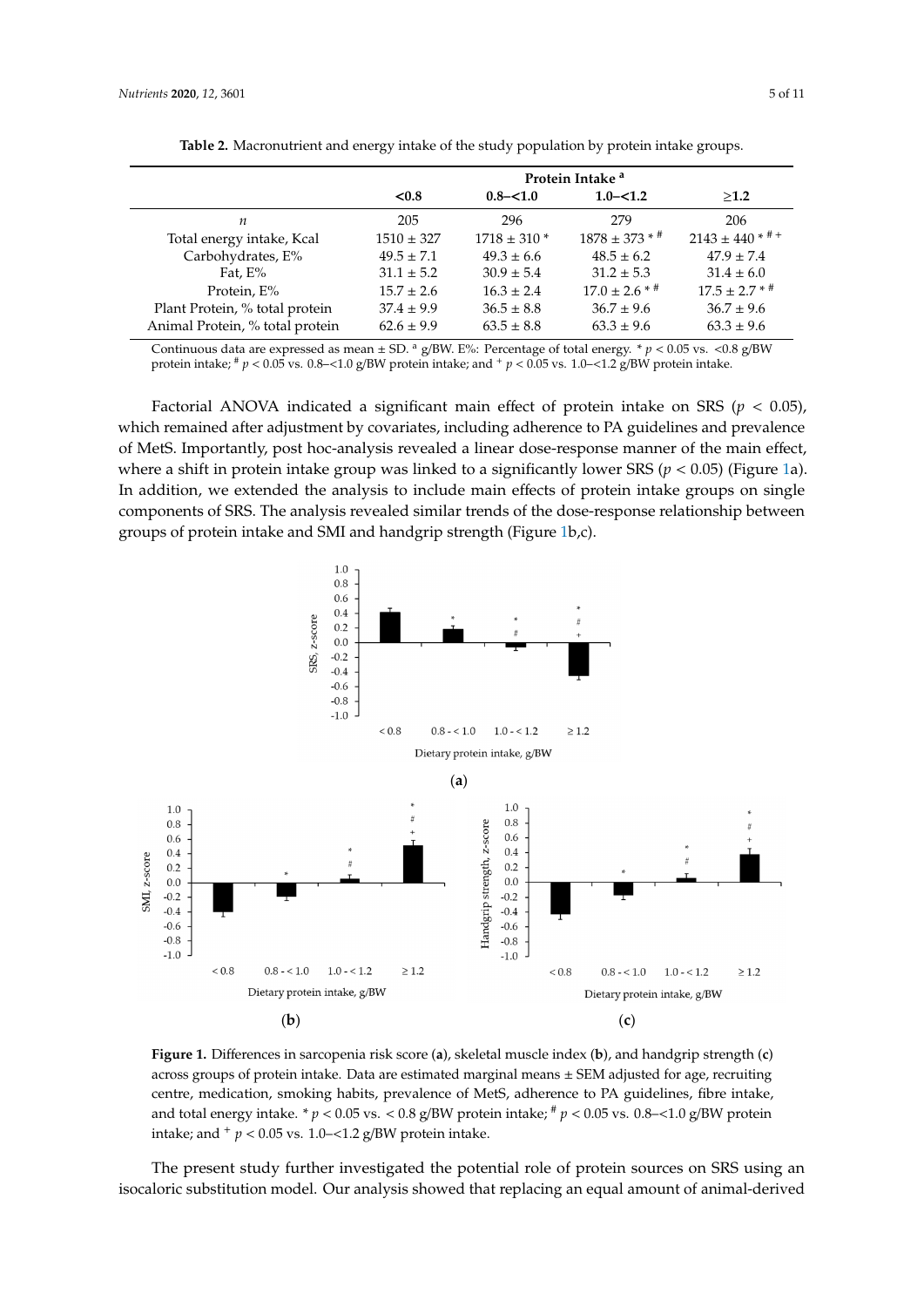proteins by plant-derived proteins was associated with a significantly reduced SRS (Table [3\)](#page-5-0). Strikingly, the beneficial association on SRS by favouring plant-derived proteins in detriment of animal-derived proteins was evident across all protein intake groups (Table [3\)](#page-5-0), thus indicating the role of protein source as independent of protein quantity.

| Model                   | Sarcopenia Risk Score<br>95% CI<br>B-Coeff.<br><i>v</i> -Value |                      |         |  |  |
|-------------------------|----------------------------------------------------------------|----------------------|---------|--|--|
| <b>Whole Population</b> |                                                                |                      |         |  |  |
| Plant Protein           | $-0.249$                                                       | $-0.303$ to $-0.196$ | < 0.001 |  |  |
| $< 0.8$ g/BW            |                                                                |                      |         |  |  |
| Plant Protein           | $-0.323$                                                       | $-0.498$ to $-0.149$ | <0.001  |  |  |
| $\geq$ 0.8–<1.0 g/BW    |                                                                |                      |         |  |  |
| Plant Protein           | $-0.198$                                                       | $-0.318$ to $-0.078$ | 0.001   |  |  |
| $\geq$ 1.0-<1.2 g/BW    |                                                                |                      |         |  |  |
| Plant Protein           | $-0.276$                                                       | $-0.364$ to $-0.189$ | < 0.001 |  |  |
| $\geq$ 1.2 g/BW         |                                                                |                      |         |  |  |
| Plant Protein           | $-0.234$                                                       | $-0.335$ to $-0.133$ | < 0.001 |  |  |

<span id="page-5-0"></span>**Table 3.** Isocaloric substitution of animal-based protein with plant-based protein on sarcopenia risk.

CI: Confidence interval. Substitution model contains total protein intake, plant protein intake, and total energy intake. Models were additionally adjusted for age, recruiting centre, medication, smoking habits, prevalence of MetS, adherence to PA. guidelines, and fibre intake. Estimates are interpreted as the association of the sarcopenia risk score (SRS) with 0.1 g/BW increase of plant protein to the detriment of animal protein, while keeping total protein intake constant.

#### **4. Discussion**

The present study addressed the question of whether protein source matters for sarcopenia risk in older adults when considering total protein intake and health-enhancing PA levels. Here we show that increasing the proportion of plant-derived to the detriment of animal-derived proteins is beneficially linked to lower sarcopenia risk in a cross-cultural sample of older European adults. Importantly, the favourable impact of plant-derived proteins was evident across a broad range of total protein intakes and independent of adherence to PA guidelines.

Our study suggests a beneficial role of increasing the relative amount of plant-derived to the detriment of animal-derived proteins in the prevention of sarcopenia. It has previously been shown that plant-derived proteins may represent an inadequate source of the essential amino acids lysine and leucine [\[47–](#page-9-11)[49\]](#page-9-12), with a reduced capability to stimulate muscle protein synthesis [\[50](#page-9-13)[–55\]](#page-10-0), thereby promoting animal-derived proteins as the primary source for maintenance of muscle mass and function in older adults. However, several studies examining effects of plant-derived proteins on protein synthesis were based on isolated and generally low digestible plant sources, such as soya and wheat [\[24,](#page-8-1)[25,](#page-8-2)[51,](#page-9-14)[52,](#page-9-15)[56\]](#page-10-1). Interestingly, it has been suggested that no deficits regarding essential amino acids such as lysine would be expected to occur with relative intakes of plant-derived proteins below 70% of total intake [\[57\]](#page-10-2). Therefore, given an average consumption of 37% plant-derived proteins in our study population, which is in line with previous data [\[58,](#page-10-3)[59\]](#page-10-4), alteration of the protein source distribution in favour of plant-derived proteins would be feasible with safe margins against any deficiencies in composition of essential amino acids.

The notion that animal-derived proteins are of particular importance for muscle health has been challenged by recent reports showing that greater intakes of plant-derived proteins are related to faster walking speed [\[14,](#page-7-7)[27\]](#page-8-4), and higher scores on the short physical performance battery using copula graphical models [\[29\]](#page-8-10). Further, plant-derived proteins have also been associated to reduced loss of muscle over a 4-year period in older adults [\[28\]](#page-8-11). To date, the beneficial impacts of plant-derived proteins on indices of muscle health are not fully explained. It has been suggested that alkaline plant-based diets, rich in minerals such as potassium and magnesium, may favour maintenance of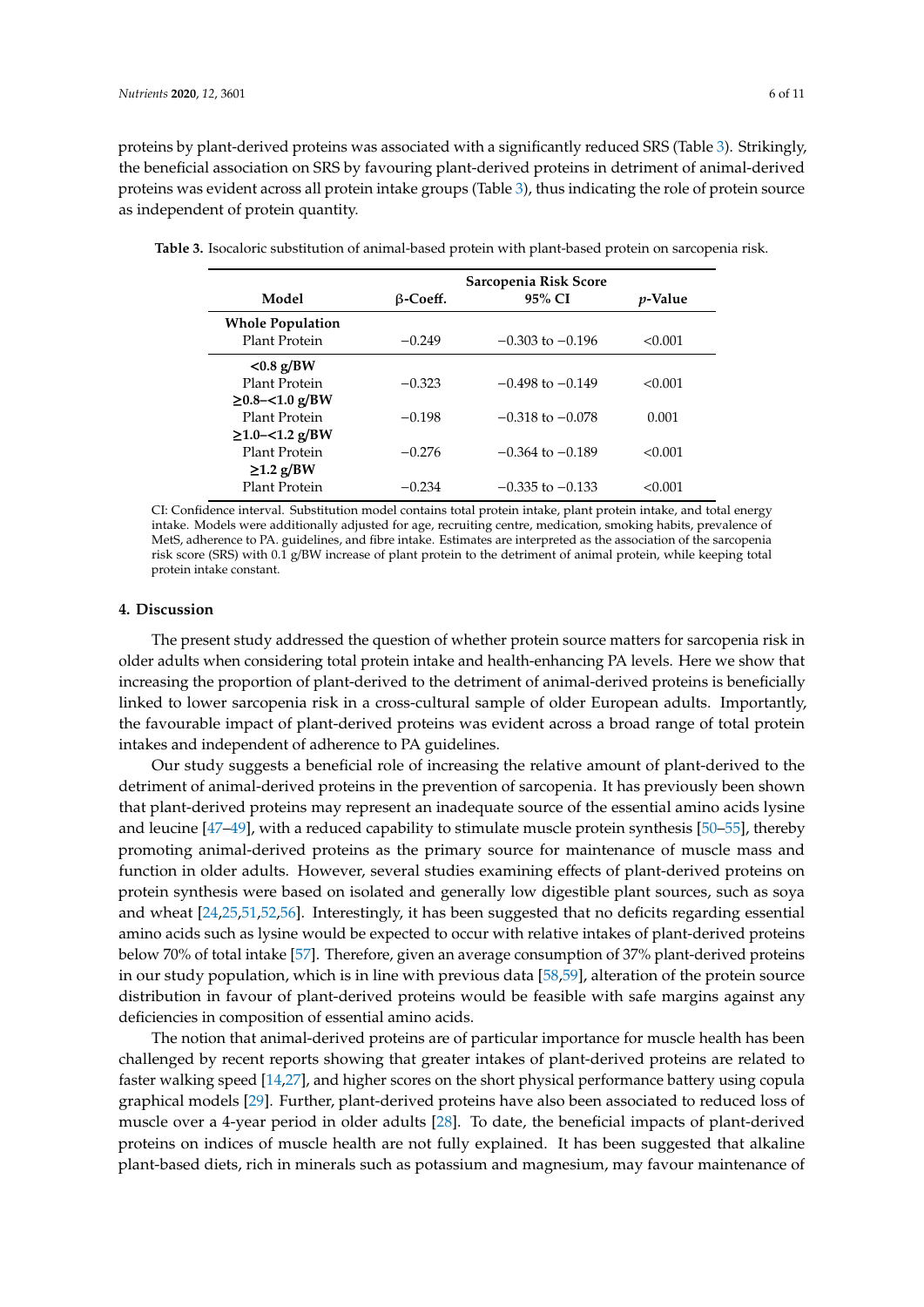muscle mass and function in older adults [\[60\]](#page-10-5). Further research is warranted in order to unravel links between plant-derived proteins and muscle health.

Interestingly, the role of protein source in prevention of age-related muscle wasting might be partly influenced by the total protein intake. For example, previous reports indicated that an adequate amount of protein intake would attenuate any benefits related to protein sources [\[30](#page-8-12)[,55](#page-10-0)[,61](#page-10-6)[,62\]](#page-10-7). In this respect, an important finding in this study was that beneficial links of plant-derived proteins with SRS and its components were evident across groups of protein intakes ranging from below 0.8 g/BW to above 1.2 g/BW. Thus, impacts of protein source on muscle health seem independent of protein consumption over a broad range of intakes in this population of older European men and women.

Our data not only confirm previously established links between total protein intake and muscle mass and function [\[6](#page-7-4)[,8–](#page-7-8)[11,](#page-7-9)[15,](#page-7-5)[63,](#page-10-8)[64\]](#page-10-9), it further highlights a linear dose-response pattern indicating no apparent ceiling effect within protein intakes ranging from 0.8 to 1.2 g/BW. Indeed, it is suggested that maximal stimulation of muscle protein synthesis requires a greater relative protein intake in older compared to younger adults [\[65\]](#page-10-10). Moreover, our analysis encompassed several other factors with potential to influence on sarcopenia risk, including physical activity habits. Taken together, our data extend current guidelines on diets for healthy aging, advocating greater protein intakes (1.2 g/BW) to older adults regardless of adherence to guidelines on health-enhancing physical activity.

A strength of the present study is the inclusion of older adults from four European countries, which allows to capture the role of dietary proteins on sarcopenia risk in geographically and culturally diverse European populations. Moreover, the analysis encompassed several potential confounding factors, including demographic, biologic. and behavioural aspects. The use of food record for the estimation of protein intakes, DXA-derived assessment of muscle mass, and objective assessment of physical activity in a large cohort of older adults further strengthen the validity of our analyses. However, this study is not without limitations. The cross-sectionally-based analysis of isocaloric substitution of plant- and animal-derived proteins precludes conclusions about causality, and even though several covariates were considered we cannot rule out presence of residual confounding. Moreover, caution should be taken when extending the study findings to populations including older adults with frailty and overt disease.

## **5. Conclusions**

The present study highlights the importance of both, amount and source of proteins for sarcopenia risk in older adults. The linear dose-response pattern between protein amount and sarcopenia risk, supports the promotion of protein intakes even above 1.2 g/BW in aging populations. Further, modifying distribution of protein source in favour of plant-derived proteins is beneficially linked to sarcopenia risk across a broad range of total protein intakes. This emphasizes the dual roles of protein quantity and quality in preservation of muscle mass and function in older adults, regardless of adherence to guidelines on health-enhancing physical activity.

**Funding:** This research was supported by the European Union's Seventh Framework Program under agreement no. 266486 (NU-AGE: New dietary strategies addressing the specific needs of the elderly population for healthy aging in Europe).

**Acknowledgments:** We would like to express our gratitude to all participants and staff involved in the NU-AGE project. We thank the EU HORIZON 2020 Research and Innovation Programme (European Joint Programming Initiative "A healthy diet for a healthy life" "JPI HDHL" and the ERA-NET co-fund HDHL-INTIMIC) for supporting A.S., A.N. and F.K., and the Russian Ministry of Science and Education Agreement No.13.1902.21.0026" for supporting C.F.

**Author Contributions:** Conceptualization, D.M.-R., A.N., F.K., A.S. and C.F.; methodology, D.M.-R., A.N., F.K., A.S. and C.F.; validation, D.M.-R.; formal analysis, D.M.-R., A.N., A.S. and F.K.; investigation, D.M.-R., A.N., A.S., A.B., L.C.P.G.M.d.G., E.J.M.F., A.A.M.B., D.M., J.K., B.P., A.J., S.F.-T., G.B., M.C., C.F. and F.K.; writing—original draft preparation, D.M.-R., A.N., A.S. and F.K.; writing—review and editing, D.M.-R., A.N., A.S., A.B., L.C.P.G.M.d.G., E.J.M.F., A.A.M.B., D.M., J.K., B.P., A.J., S.F.-T., G.B., M.C., C.F. and F.K.; supervision, A.N. and F.K.; project administration, A.S.; funding acquisition, C.F. All authors have read and agreed to the published version of the manuscript.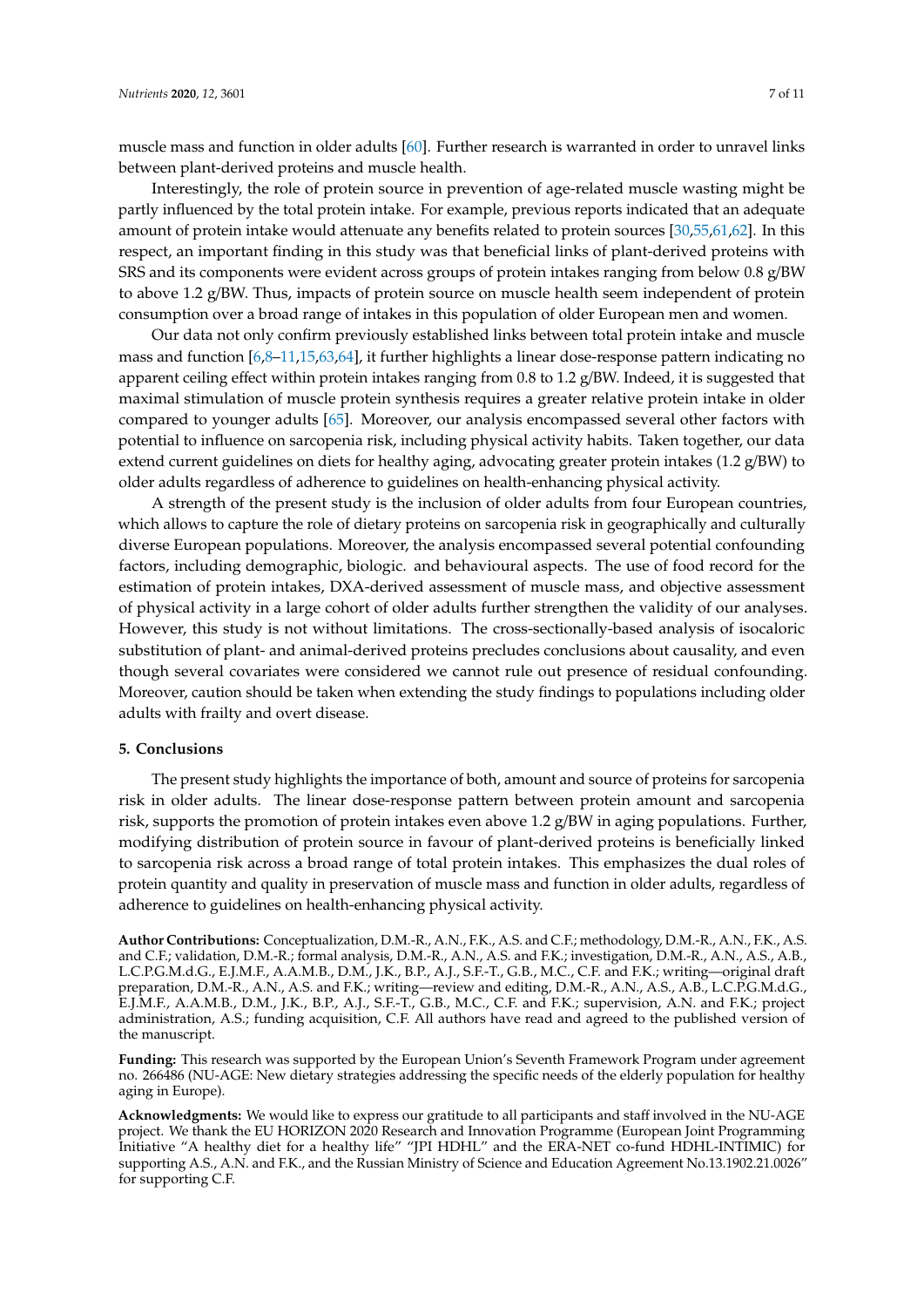**Conflicts of Interest:** The authors declare no conflict of interests.

# **References**

- <span id="page-7-0"></span>1. Dodds, R.M.; Roberts, H.C.; Cooper, C.; Sayer, A.A. The epidemiology of sarcopenia. *J. Clin. Densitom.* **2015**, *18*, 461–466. [\[CrossRef\]](http://dx.doi.org/10.1016/j.jocd.2015.04.012)
- <span id="page-7-1"></span>2. Cruz-Jentoft, A.J.; Bahat, G.; Bauer, J.; Boirie, Y.; Bruyère, O.; Cederholm, T.; Cooper, C.; Landi, F.; Rolland, Y.; Sayer, A.A.; et al. Sarcopenia: Revised European consensus on definition and diagnosis. *Age Ageing* **2019**, *48*, 16–31. [\[CrossRef\]](http://dx.doi.org/10.1093/ageing/afy169)
- <span id="page-7-2"></span>3. Robinson, S.; Cooper, C.; Aihie Sayer, A. Nutrition and sarcopenia: A review of the evidence and implications for preventive strategies. *J. Aging Res.* **2012**, *2012*, 1–6. [\[CrossRef\]](http://dx.doi.org/10.1155/2012/510801)
- 4. Kirk, B.; Mooney, K.; Amirabdollahian, F.; Khaiyat, O. Exercise and dietary-protein as a countermeasure to skeletal muscle weakness: Liverpool hope university—Sarcopenia aging trial (LHU-SAT). *Front. Physiol.* **2019**, *10*, 1–11. [\[CrossRef\]](http://dx.doi.org/10.3389/fphys.2019.00445)
- <span id="page-7-3"></span>5. Ortolá, R.; García-Esquinas, E.; García-Varela, G.; Struijk, E.A.; Rodríguez-Artalejo, F.; López-García, E. Influence of changes in diet quality on unhealthy aging: The Seniors-ENRICA cohort. *Am. J. Med.* **2019**, *132*, 1091–1102.e9. [\[CrossRef\]](http://dx.doi.org/10.1016/j.amjmed.2019.03.023)
- <span id="page-7-4"></span>6. Isanejad, M.; Mursu, J.; Sirola, J.; Kröger, H.; Rikkonen, T.; Tuppurainen, M.; Erkkilä, A.T. Dietary protein intake is associated with better physical function and muscle strength among elderly women. *Br. J. Nutr.* **2016**, *115*, 1281–1291. [\[CrossRef\]](http://dx.doi.org/10.1017/S000711451600012X)
- 7. Coelho-Júnior, H.; Milano-Teixeira, L.; Rodrigues, B.; Bacurau, R.; Marzetti, E.; Uchida, M. Relative protein intake and physical function in older adults: A systematic review and meta-analysis of observational studies. *Nutrients* **2018**, *10*, 1330. [\[CrossRef\]](http://dx.doi.org/10.3390/nu10091330)
- <span id="page-7-8"></span>8. Farsijani, S.; Morais, J.A.; Payette, H.; Gaudreau, P.; Shatenstein, B.; Gray-Donald, K.; Chevalier, S. Relation between mealtime distribution of protein intake and lean mass loss in free-living older adults of the NuAge study. *Am. J. Clin. Nutr.* **2016**, *104*, 694–703. [\[CrossRef\]](http://dx.doi.org/10.3945/ajcn.116.130716)
- 9. Gregorio, L.; Brindisi, J.; Kleppinger, A.; Sullivan, R.; Mangano, K.M.; Bihuniak, J.D.; Kenny, A.M.; Kerstetter, J.E.; Insogn, K.L. Adequate dietary protein is associated with better physical performance among post-menopausal women 60–90 years. *J. Nutr. Health Aging* **2014**, *18*, 155–160. [\[CrossRef\]](http://dx.doi.org/10.1007/s12603-013-0391-2)
- <span id="page-7-6"></span>10. McLean, R.R.; Mangano, K.M.; Hannan, M.T.; Kiel, D.P.; Sahni, S. Dietary protein intake is protective against loss of grip strength among older adults in the framingham offspring cohort. *J. Gerontol. Ser. A Biol. Sci. Med. Sci.* **2016**, *71*, 356–361. [\[CrossRef\]](http://dx.doi.org/10.1093/gerona/glv184)
- <span id="page-7-9"></span>11. Houston, D.K.; Nicklas, B.J.; Ding, J.; Harris, T.B.; Tylavsky, F.A.; Newman, A.B.; Lee, J.S.; Sahyoun, N.R.; Visser, M.; Kritchevsky, S.B. Dietary protein intake is associated with lean mass change in older, community-dwelling adults: The health, aging, and body composition (Health ABC) study. *Am. J. Clin. Nutr.* **2008**, *87*, 150–155. [\[CrossRef\]](http://dx.doi.org/10.1093/ajcn/87.1.150)
- 12. Gaffney-Stomberg, E.; Insogna, K.L.; Rodriguez, N.R.; Kerstetter, J.E. Increasing dietary protein requirements in elderly people for optimal muscle and bone health. *J. Am. Geriatr. Soc.* **2009**, *57*, 1073–1079. [\[CrossRef\]](http://dx.doi.org/10.1111/j.1532-5415.2009.02285.x)
- 13. Takae, R.; Hatamoto, Y.; Yasukata, J.; Kose, Y.; Komiyama, T.; Ikenaga, M.; Yoshimura, E.; Yamada, Y.; Ebine, N.; Higaki, Y.; et al. Physical activity and/or high protein intake maintains fat-free mass in older people with mild disability; the fukuoka island city study: A cross-sectional study. *Nutrients* **2019**, *11*, 2595. [\[CrossRef\]](http://dx.doi.org/10.3390/nu11112595)
- <span id="page-7-7"></span>14. Coelho-Junior, H.J.; Calvani, R.; Gonçalves, I.O.; Rodrigues, B.; Picca, A.; Landi, F.; Bernabei, R.; Uchida, M.C.; Marzetti, E. High relative consumption of vegetable protein is associated with faster walking speed in well-functioning older adults. *Aging Clin. Exp. Res.* **2019**, *31*, 837–844. [\[CrossRef\]](http://dx.doi.org/10.1007/s40520-019-01216-4)
- <span id="page-7-5"></span>15. Nilsson, A.; Montiel Rojas, D.; Kadi, F. Impact of meeting different guidelines for protein intake on muscle mass and physical function in physically active older women. *Nutrients* **2018**, *10*, 1156. [\[CrossRef\]](http://dx.doi.org/10.3390/nu10091156)
- 16. Volpi, E.; Campbell, W.W.; Dwyer, J.T.; Johnson, M.A.; Jensen, G.L.; Morley, J.E.; Wolfe, R.R. Is the optimal level of protein intake for older adults greater than the recommended dietary allowance? *J. Gerontol. Ser. A Biol. Sci. Med. Sci.* **2013**, *68*, 677–681. [\[CrossRef\]](http://dx.doi.org/10.1093/gerona/gls229)
- 17. Morley, J.E.; Argiles, J.M.; Evans, W.J.; Bhasin, S.; Cella, D.; Deutz, N.E.P.; Doehner, W.; Fearon, K.C.H.; Ferrucci, L.; Hellerstein, M.K.; et al. Nutritional recommendations for the management of sarcopenia. *J. Am. Med. Dir. Assoc.* **2010**, *11*, 391–396. [\[CrossRef\]](http://dx.doi.org/10.1016/j.jamda.2010.04.014)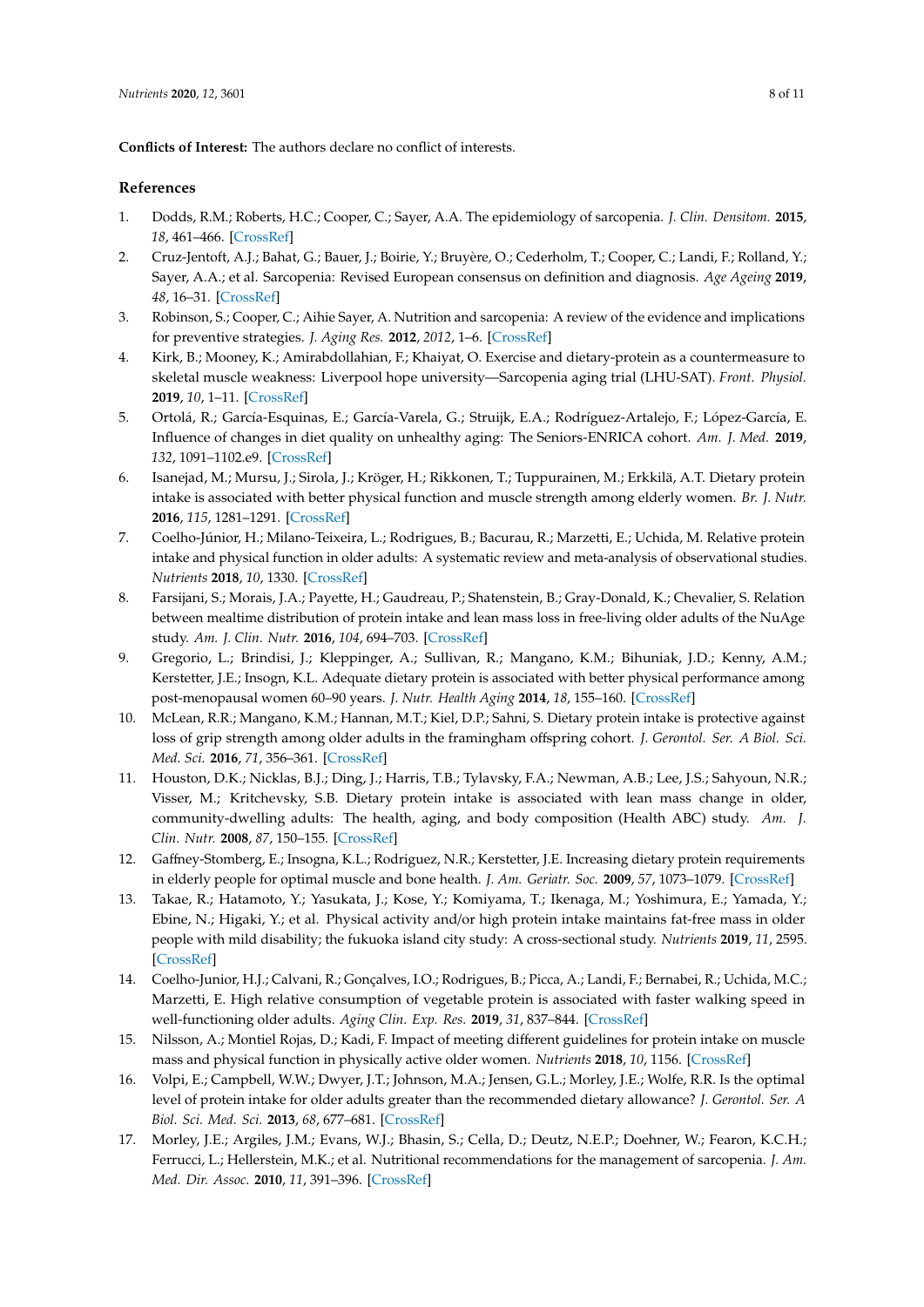- 18. Landi, F.; Calvani, R.; Tosato, M.; Martone, A.M.; Ortolani, E.; Savera, G.; D'Angelo, E.; Sisto, A.; Marzetti, E. Protein intake and muscle health in old age: From biological plausibility to clinical evidence. *Nutrients* **2016**, *8*, 295. [\[CrossRef\]](http://dx.doi.org/10.3390/nu8050295)
- 19. Paddon-Jones, D.; Short, K.R.; Campbell, W.W.; Volpi, E.; Wolfe, R.R. Role of dietary protein in the sarcopenia of aging. *Am. J. Clin. Nutr.* **2008**, *87*, 1562S–1566S. [\[CrossRef\]](http://dx.doi.org/10.1093/ajcn/87.5.1562S)
- 20. Bauer, J.; Biolo, G.; Cederholm, T.; Cesari, M.; Cruz-Jentoft, A.J.; Morley, J.E.; Phillips, S.; Sieber, C.; Stehle, P.; Teta, D.; et al. Evidence-based recommendations for optimal dietary protein intake in older people: A position paper from the PROT-AGE study group. *J. Am. Med. Dir. Assoc.* **2013**, *14*, 542–559. [\[CrossRef\]](http://dx.doi.org/10.1016/j.jamda.2013.05.021)
- <span id="page-8-9"></span>21. Deutz, N.E.P.; Bauer, J.M.; Barazzoni, R.; Biolo, G.; Boirie, Y.; Bosy-Westphal, A.; Cederholm, T.; Cruz-Jentoft, A.; Krznariç, Z.; Nair, K.S.; et al. Protein intake and exercise for optimal muscle function with aging: Recommendations from the ESPEN Expert Group. *Clin. Nutr.* **2014**, *33*, 929–936. [\[CrossRef\]](http://dx.doi.org/10.1016/j.clnu.2014.04.007)
- 22. Beasley, J.M.; Deierlein, A.L.; Morland, K.B.; Granieri, E.C.; Spark, A. Is meeting the recommended dietary allowance (RDA) for protein related to body composition among older adults? Results from the Cardiovascular Health of Seniors and Built Environment Study. *J. Nutr. Health Aging* **2016**, *20*, 790–796. [\[CrossRef\]](http://dx.doi.org/10.1007/s12603-015-0707-5)
- <span id="page-8-0"></span>23. Rafii, M.; Chapman, K.; Elango, R.; Campbell, W.W.; Ball, R.O.; Pencharz, P.B.; Courtney-Martin, G. Dietary Protein requirement of men >65 years old determined by the indicator amino acid oxidation technique is higher than the current estimated average requirement. *J. Nutr.* **2015**, *146*, 681–687. [\[CrossRef\]](http://dx.doi.org/10.3945/jn.115.225631)
- <span id="page-8-1"></span>24. Gorissen, S.H.M.; Witard, O.C. Characterising the muscle anabolic potential of dairy, meat and plant-based protein sources in older adults. *Proc. Nutr. Soc.* **2018**, *77*, 20–31. [\[CrossRef\]](http://dx.doi.org/10.1017/S002966511700194X)
- <span id="page-8-2"></span>25. Phillips, S.M. Nutrient-rich meat proteins in offsetting age-related muscle loss. *Meat Sci.* **2012**, *92*, 174–178. [\[CrossRef\]](http://dx.doi.org/10.1016/j.meatsci.2012.04.027)
- <span id="page-8-3"></span>26. Bradlee, M.L.; Mustafa, J.; Singer, M.R.; Moore, L.L. High-protein foods and physical activity protect against age-related muscle loss and functional decline. *J. Gerontol. Ser. A* **2018**, *73*, 88–94. [\[CrossRef\]](http://dx.doi.org/10.1093/gerona/glx070)
- <span id="page-8-4"></span>27. Gazzani, D.; Zamboni, F.; Spelta, F.; Ferrari, P.; Mattioli, V.; Cazzoletti, L.; Zanolin, E.; Tardivo, S.; Ferrari, M. Vegetable but not animal protein intake is associated to a better physical performance: A study on a general population sample of adults. *Food Nutr. Res.* **2019**, *63*, 1–7. [\[CrossRef\]](http://dx.doi.org/10.29219/fnr.v63.3422)
- <span id="page-8-11"></span>28. Chan, R.; Leung, J.; Woo, J.; Kwok, T. Associations of dietary protein intake on subsequent decline in muscle mass and physical functions over four years in ambulant older Chinese people. *J. Nutr. Health Aging* **2014**, *18*, 171–177. [\[CrossRef\]](http://dx.doi.org/10.1007/s12603-013-0379-y)
- <span id="page-8-10"></span>29. Behrouzi, P.; Grootswagers, P.; Keizer, P.L.C.; Smeets, E.T.H.C.; Feskens, E.J.M.; de Groot, L.C.P.G.M.; van Eeuwijk, F.A. Dietary intakes of vegetable protein, folate, and vitamins B-6 and B-12 are partially correlated with physical functioning of dutch older adults using copula graphical models. *J. Nutr.* **2020**, *150*, 634–643. [\[CrossRef\]](http://dx.doi.org/10.1093/jn/nxz269)
- <span id="page-8-12"></span>30. Huang, R.-Y.; Yang, K.-C.; Chang, H.-H.; Lee, L.-T.; Lu, C.-W.; Huang, K.-C. The Association between total protein and vegetable protein intake and low muscle mass among the community-dwelling elderly population in northern Taiwan. *Nutrients* **2016**, *8*, 373. [\[CrossRef\]](http://dx.doi.org/10.3390/nu8060373)
- <span id="page-8-5"></span>31. Sahni, S.; Mangano, K.M.; Hannan, M.T.; Kiel, D.P.; McLean, R.R. Higher protein intake is associated with higher lean mass and quadriceps muscle strength in adult men and women. *J. Nutr.* **2015**, *145*, 1569–1575. [\[CrossRef\]](http://dx.doi.org/10.3945/jn.114.204925)
- <span id="page-8-6"></span>32. Berendsen, A.; Santoro, A.; Pini, E.; Cevenini, E.; Ostan, R.; Pietruszka, B.; Rolf, K.; Cano, N.; Caille, A.; Lyon-Belgy, N.; et al. Reprint of: A parallel randomized trial on the effect of a healthful diet on inflammageing and its consequences in European elderly people: Design of the NU-AGE dietary intervention study. *Mech. Ageing Dev.* **2014**, *136–137*, 14–21. [\[CrossRef\]](http://dx.doi.org/10.1016/j.mad.2014.03.001)
- <span id="page-8-7"></span>33. Santoro, A.; Pini, E.; Scurti, M.; Palmas, G.; Berendsen, A.; Brzozowska, A.; Pietruszka, B.; Szczecinska, A.; Cano, N.; Meunier, N.; et al. Combating inflammaging through a Mediterranean whole diet approach: The NU-AGE project's conceptual framework and design. *Mech. Ageing Dev.* **2014**, *136–137*, 3–13. [\[CrossRef\]](http://dx.doi.org/10.1016/j.mad.2013.12.001)
- <span id="page-8-8"></span>34. Ostan, R.; Guidarelli, G.; Giampieri, E.; Lanzarini, C.; Berendsen, A.A.M.; Januszko, O.; Jennings, A.; Lyon, N.; Caumon, E.; Gillings, R.; et al. Cross-sectional analysis of the correlation between daily nutrient intake assessed by 7-day food records and biomarkers of dietary intake among participants of the NU-AGE study. *Front. Physiol.* **2018**, *9*, 1–12. [\[CrossRef\]](http://dx.doi.org/10.3389/fphys.2018.01359)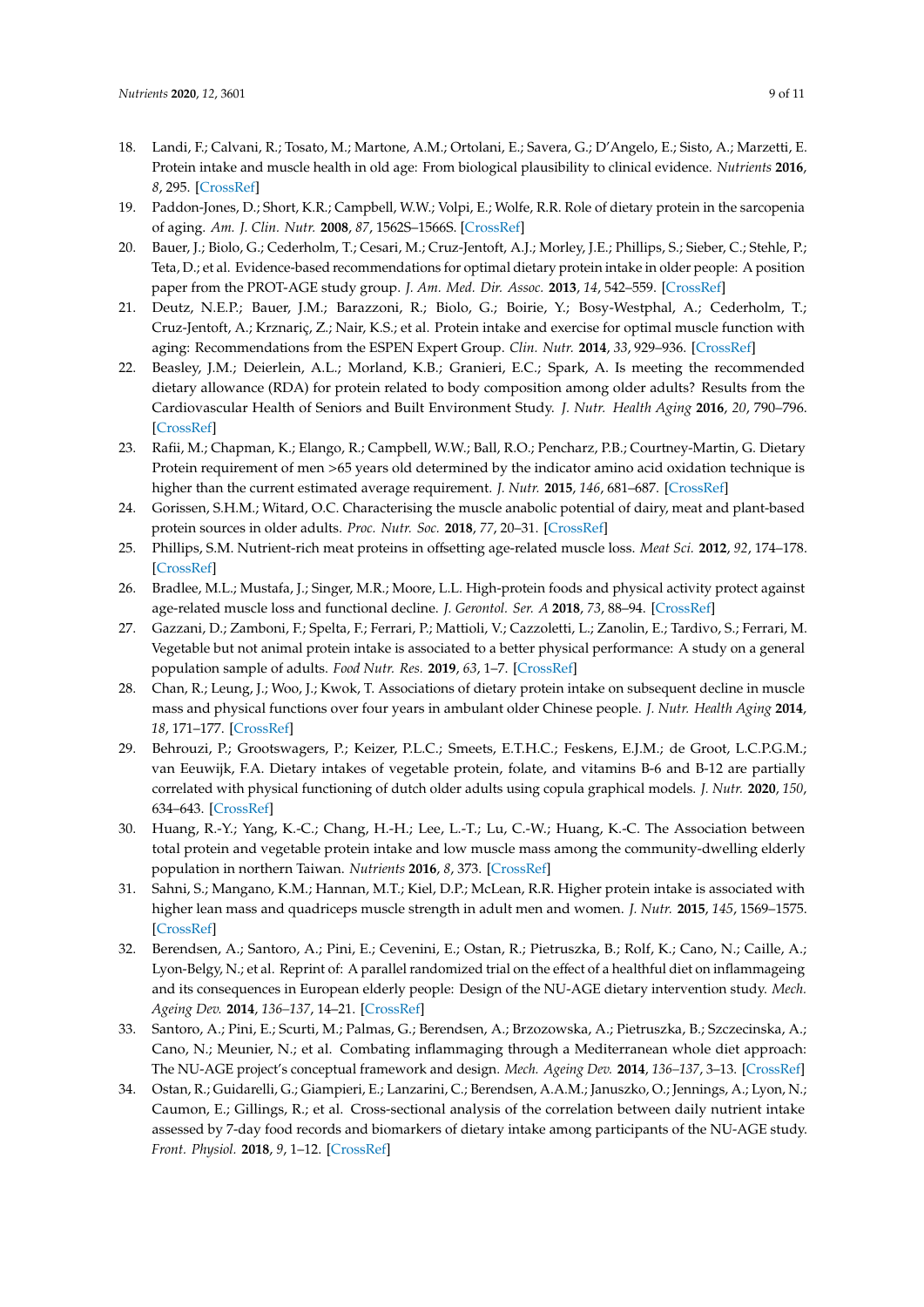- <span id="page-9-0"></span>35. Berendsen, A.; van de Rest, O.; Feskens, E.; Santoro, A.; Ostan, R.; Pietruszka, B.; Brzozowska, A.; Stelmaszczyk-Kusz, A.; Jennings, A.; Gillings, R.; et al. Changes in dietary intake and adherence to the NU-AGE diet following a one-year dietary intervention among European older adults—Results of the NU-AGE Randomized Trial. *Nutrients* **2018**, *10*, 1905. [\[CrossRef\]](http://dx.doi.org/10.3390/nu10121905)
- <span id="page-9-1"></span>36. Joint WHO/FAO/UNU Expert Consultation. *Protein and Amino Acid Requirements in Human Nutrition*; World Health Organ Technical Report Series; WHO: Geneva, Switzerland, 2007; Volume 935, pp. 1–265.
- <span id="page-9-2"></span>37. Santoro, A.; Guidarelli, G.; Ostan, R.; Giampieri, E.; Fabbri, C.; Bertarelli, C.; Nicoletti, C.; Kadi, F.; de Groot, L.C.P.G.M.; Feskens, E.; et al. Gender-specific association of body composition with inflammatory and adipose-related markers in healthy elderly Europeans from the NU-AGE study. *Eur. Radiol.* **2019**, *29*, 4968–4979. [\[CrossRef\]](http://dx.doi.org/10.1007/s00330-018-5973-2)
- 38. Guglielmi, G.; Ponti, F.; Agostini, M.; Amadori, M.; Battista, G.; Bazzocchi, A. The role of DXA in sarcopenia. *Aging Clin. Exp. Res.* **2016**, *28*, 1047–1060. [\[CrossRef\]](http://dx.doi.org/10.1007/s40520-016-0589-3)
- <span id="page-9-3"></span>39. Santoro, A.; Bazzocchi, A.; Guidarelli, G.; Ostan, R.; Giampieri, E.; Mercatelli, D.; Scurti, M.; Berendsen, A.; Surala, O.; Jennings, A.; et al. A cross-sectional analysis of body composition among healthy elderly from the European NU-AGE study: Sex and country specific features. *Front. Physiol.* **2018**, *9*, 1693. [\[CrossRef\]](http://dx.doi.org/10.3389/fphys.2018.01693)
- <span id="page-9-4"></span>40. Montiel-Rojas, D.; Santoro, A.; Nilsson, A.; Franceschi, C.; Capri, M.; Bazzocchi, A.; Battista, G.; de Groot, L.C.P.G.M.; Feskens, E.J.M.; Berendsen, A.A.M.; et al. Beneficial role of replacing dietary saturated fatty acids with polyunsaturated fatty acids in the prevention of sarcopenia: Findings from the NU-AGE Cohort. *Nutrients* **2020**, *12*, 3079. [\[CrossRef\]](http://dx.doi.org/10.3390/nu12103079)
- <span id="page-9-5"></span>41. Nilsson, A.; Wåhlin-Larsson, B.; Kadi, F. Physical activity and not sedentary time per se influences on clustered metabolic risk in elderly community-dwelling women. *PLoS ONE* **2017**, *12*, e0175496. [\[CrossRef\]](http://dx.doi.org/10.1371/journal.pone.0175496)
- <span id="page-9-6"></span>42. Troiano, R.P.; Berrigan, D.; Dodd, K.W.; Mâsse, L.C.; Tilert, T.; McDowell, M. Physical activity in the United States measured by accelerometer. *Med. Sci. Sport. Exerc.* **2008**, *40*, 181–188. [\[CrossRef\]](http://dx.doi.org/10.1249/mss.0b013e31815a51b3) [\[PubMed\]](http://www.ncbi.nlm.nih.gov/pubmed/18091006)
- <span id="page-9-7"></span>43. U.S. Department of Health and Human Service. *Physical Activity Guidelines Advisory Committee Scientific Report 2018*; U.S. Department of Health and Human Service: Washington, DC, USA, 2018.
- <span id="page-9-8"></span>44. Alberti, K.G.M.M.; Zimmet, P.; Shaw, J. Metabolic syndrome-a new world-wide definition. A Consensus Statement from the International Diabetes Federation. *Diabet. Med.* **2006**, *23*, 469–480. [\[CrossRef\]](http://dx.doi.org/10.1111/j.1464-5491.2006.01858.x) [\[PubMed\]](http://www.ncbi.nlm.nih.gov/pubmed/16681555)
- <span id="page-9-9"></span>45. Montiel-Rojas, D.; Nilsson, A.; Santoro, A.; Franceschi, C.; Bazzocchi, A.; Battista, G.; de Groot, L.C.P.G.M.; Feskens, E.J.M.; Berendsen, A.; Pietruszka, B.; et al. Dietary fibre may mitigate sarcopenia risk: Findings from the NU-AGE cohort of older European adults. *Nutrients* **2020**, *12*, 1075. [\[CrossRef\]](http://dx.doi.org/10.3390/nu12041075) [\[PubMed\]](http://www.ncbi.nlm.nih.gov/pubmed/32295007)
- <span id="page-9-10"></span>46. Skilton, M.R.; Laville, M.; Cust, A.E.; Moulin, P.; Bonnet, F. The association between dietary macronutrient intake and the prevalence of the metabolic syndrome. *Br. J. Nutr.* **2008**, *100*, 400–407. [\[CrossRef\]](http://dx.doi.org/10.1017/S0007114507898655)
- <span id="page-9-11"></span>47. Young, V.R.; Pellett, P.L. Plant proteins in relation to human protein and amino acid nutrition. *Am. J. Clin. Nutr.* **1994**, *59*, 1203S–1212S. [\[CrossRef\]](http://dx.doi.org/10.1093/ajcn/59.5.1203S)
- 48. Millward, D.J. The nutritional value of plant-based diets in relation to human amino acid and protein requirements. *Proc. Nutr. Soc.* **1999**, *58*, 249–260. [\[CrossRef\]](http://dx.doi.org/10.1017/S0029665199000348)
- <span id="page-9-12"></span>49. Santarpia, L.; Contaldo, F.; Pasanisi, F. Dietary protein content for an optimal diet: A clinical view. *J. Cachexia Sarcopenia Muscle* **2017**, *8*, 345–348. [\[CrossRef\]](http://dx.doi.org/10.1002/jcsm.12176)
- <span id="page-9-13"></span>50. Volek, J.S.; Volk, B.M.; Gómez, A.L.; Kunces, L.J.; Kupchak, B.R.; Freidenreich, D.J.; Aristizabal, J.C.; Saenz, C.; Dunn-Lewis, C.; Ballard, K.D.; et al. Whey protein supplementation during resistance training augments lean body mass. *J. Am. Coll. Nutr.* **2013**, *32*, 122–135. [\[CrossRef\]](http://dx.doi.org/10.1080/07315724.2013.793580)
- <span id="page-9-14"></span>51. Yang, Y.; Churchward-Venne, T.A.; Burd, N.A.; Breen, L.; Tarnopolsky, M.A.; Phillips, S.M. Myofibrillar protein synthesis following ingestion of soy protein isolate at rest and after resistance exercise in elderly men. *Nutr. Metab. (Lond.)* **2012**, *9*, 57. [\[CrossRef\]](http://dx.doi.org/10.1186/1743-7075-9-57) [\[PubMed\]](http://www.ncbi.nlm.nih.gov/pubmed/22698458)
- <span id="page-9-15"></span>52. Gorissen, S.H.M.; Horstman, A.M.H.; Franssen, R.; Crombag, J.J.R.; Langer, H.; Bierau, J.; Respondek, F.; van Loon, L.J.C. Ingestion of wheat protein increases in vivo muscle protein synthesis rates in healthy older men in a randomized trial. *J. Nutr.* **2016**, *146*, 1651–1659. [\[CrossRef\]](http://dx.doi.org/10.3945/jn.116.231340)
- 53. Hartman, J.W.; Tang, J.E.; Wilkinson, S.B.; Tarnopolsky, M.A.; Lawrence, R.L.; Fullerton, A.V.; Phillips, S.M. Consumption of fat-free fluid milk after resistance exercise promotes greater lean mass accretion than does consumption of soy or carbohydrate in young, novice, male weightlifters. *Am. J. Clin. Nutr.* **2007**, *86*, 373–381. [\[CrossRef\]](http://dx.doi.org/10.1093/ajcn/86.2.373) [\[PubMed\]](http://www.ncbi.nlm.nih.gov/pubmed/17684208)
- 54. Wilkinson, S.B.; Tarnopolsky, M.A.; MacDonald, M.J.; MacDonald, J.R.; Armstrong, D.; Phillips, S.M. Consumption of fluid skim milk promotes greater muscle protein accretion after resistance exercise than